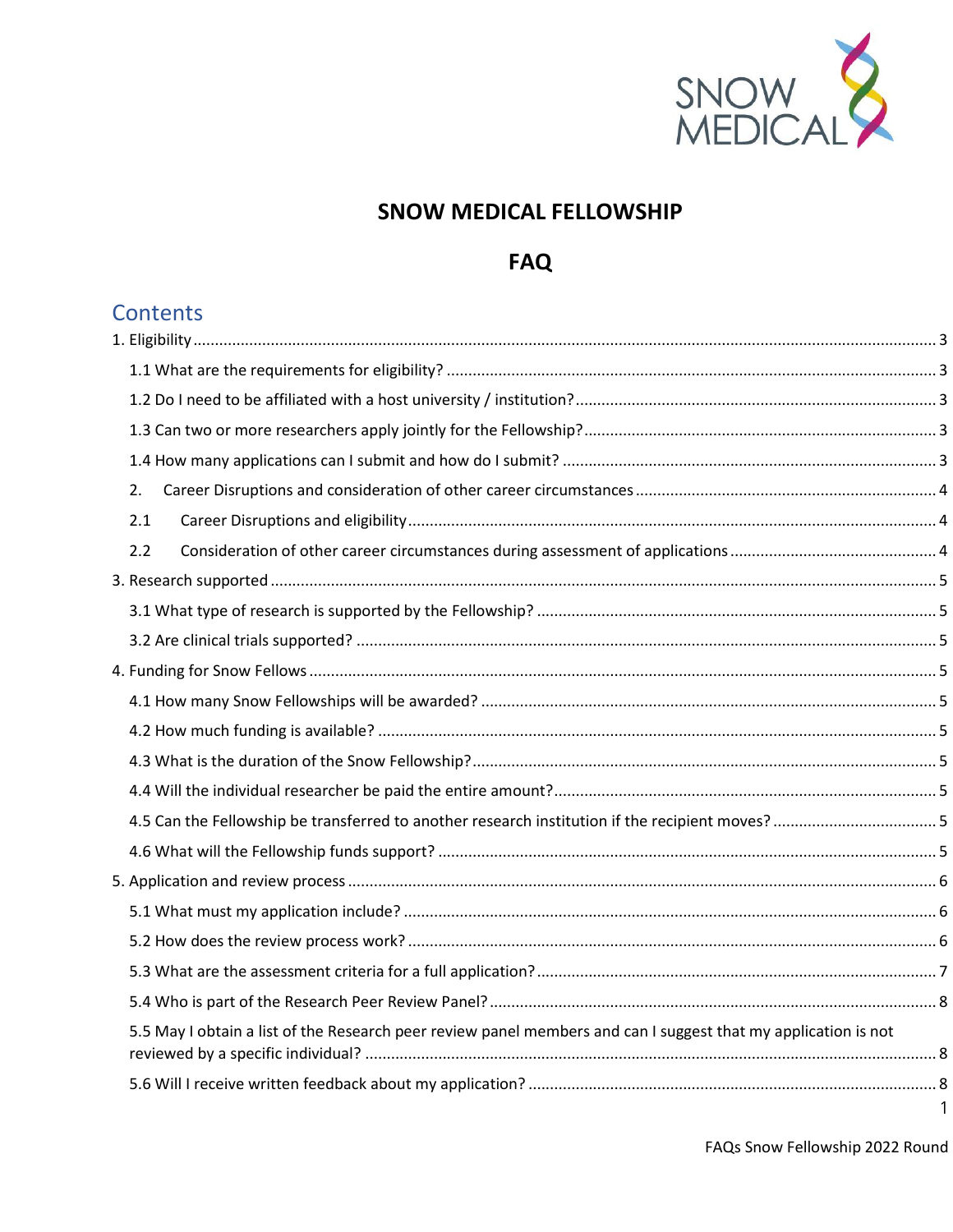

|--|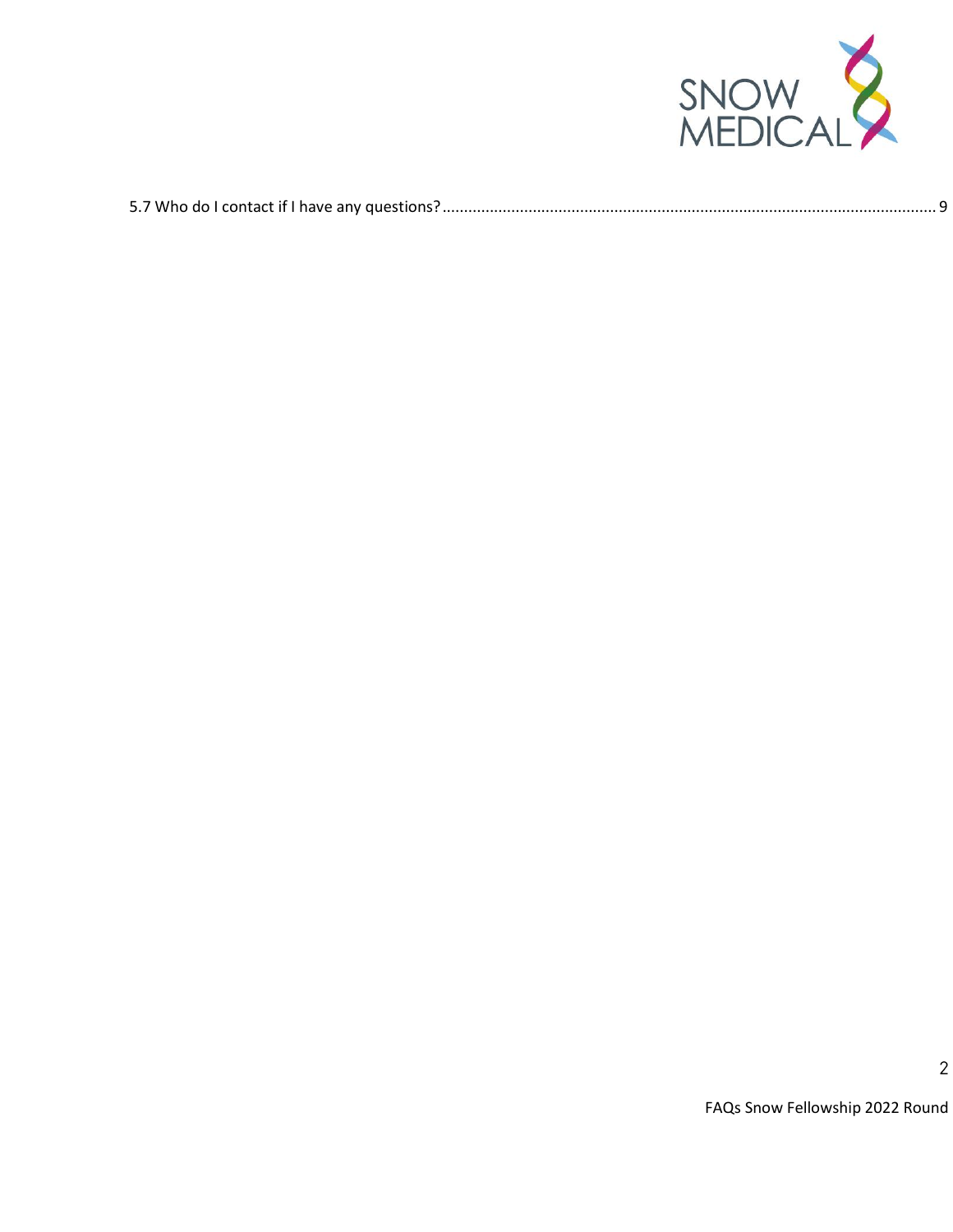

# <span id="page-2-0"></span>1. Eligibility

#### <span id="page-2-1"></span>1.1 What are the requirements for eligibility?

To be eligible for the Snow Foundation Medical Fellowship, the following eligibility criteria must be met:

- applications will only be accepted from a[n approved host university/ medical research institution](https://snowmedical.org.au/wp-content/uploads/2022/01/Eligible-Host-Organisations-FINAL-2022.pdf) (**Host Organisation**) via our online grants management system[: Snow Medical Grants;](https://grants.snowmedical.org.au/)
- applicants must have a minimum tertiary qualification of a PhD from an Australian or international university;
- at the full application closing date specified in the Key Dates of the Funding Rules, applicants must have held their PhD for no more than 10 years and no less than 5 years from the date that their PhD thesis was conferred OR for applicants that have other relevant post PhD experience, for example an MD/PhD, applicants must have held their PhD for no more than 12 years and no less than 5 years from the date their PhD thesis was conferred unless they have had a Career Disruption. Please refer to item 5 for more information on Career Disruption;
- international applicants are encouraged. Applicants must be an Australian citizen, permanent resident or hold a relevant work visa at the time of commencement of the Fellowship; and
- upon commencement of the Fellowship, the Applicant must have an employment agreement with the Host Organisation for the duration of the Fellowship

^ Refer to section 2.1.

#### <span id="page-2-2"></span>1.2 Do I need to be affiliated with a host university / institution?

Yes, this is an essential component of the Fellowship. At commencement of the Fellowship, you must have an employment contract with the Host Organisation for the term of the Fellowship.

#### <span id="page-2-3"></span>1.3 Can two or more researchers apply jointly for the Fellowship?

No, applications will be accepted only from individual independent researchers.

#### <span id="page-2-4"></span>1.4 How many applications can I submit and how do I submit?

Each Host Organisation can submit a maximum of 2 candidate proposals, unless otherwise indicated by invitation from Snow Medical. Only one application per candidate will be accepted. Applications are to be certified and submitted by your Host Organisation's research office via our online grant management system[: Snow Medical Grants.](https://grants.snowmedical.org.au/)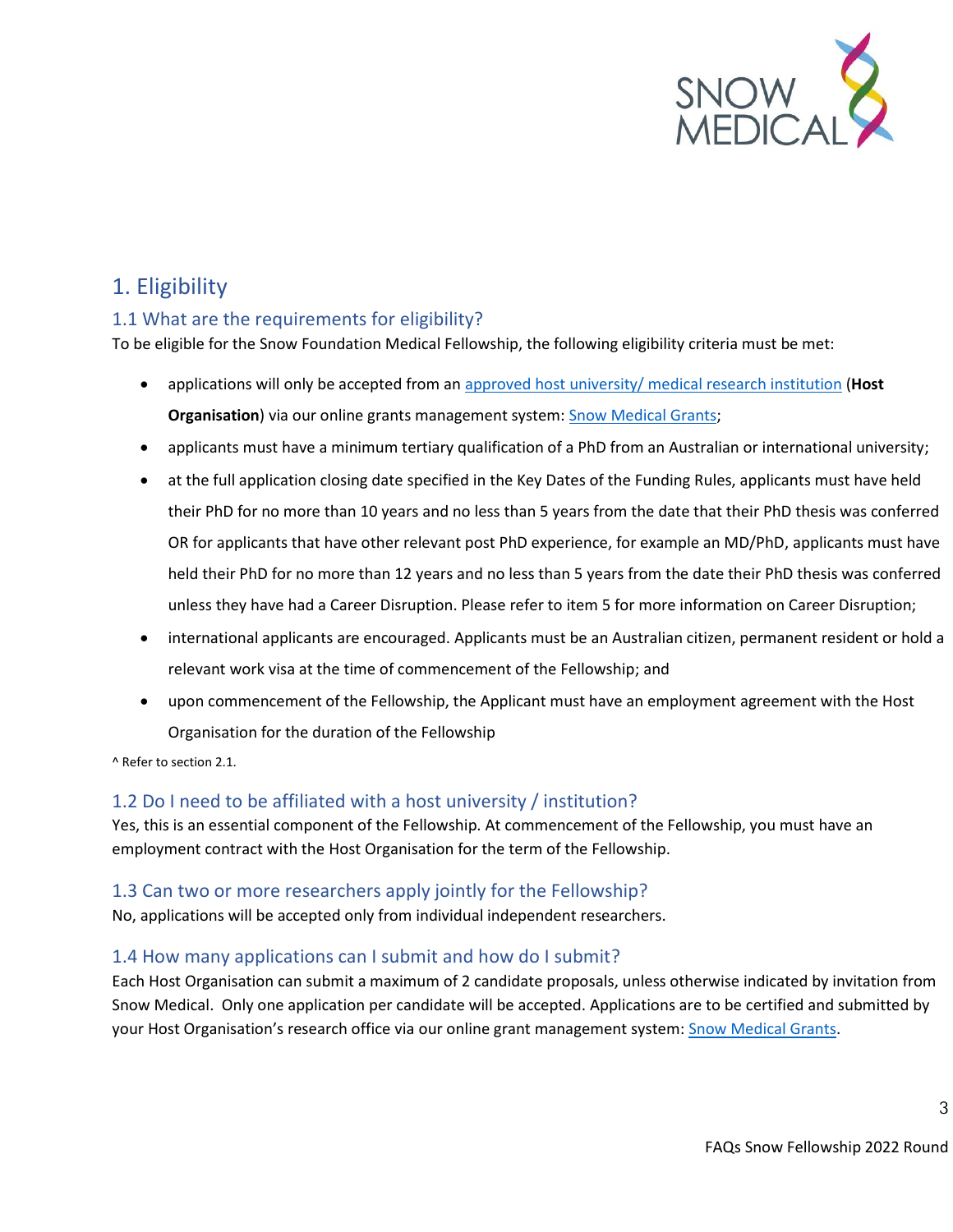

#### <span id="page-3-0"></span> $2.$ Career Disruptions and consideration of other career circumstances

#### <span id="page-3-1"></span>2.1 Career Disruptions and eligibility

'Career Disruption' means a prolonged interruption to an applicant's capacity to work, due to pregnancy, major illness/injury, parental or carer responsibilities. A Career Disruption must involve either a continuous absence from work for periods of 28 calendar days or more and/or a long-term partial return to work that has been formalised with the applicant's employer.

The period of Career Disruption may be used to determine an applicant's eligibility for a Snow Fellowship and for consideration of an applicant's track record relative to opportunity by the Snow Medical Scientific Committee and peer reviewers. In determining the eligibility of Snow Fellowship applicants, the 10-year limit (PhD) and 12 year limit (MD/PhD) on the number of years post-PhD may be extended commensurate with the period of the Career Disruption.

Other candidate career circumstances will not be considered in determining a candidate's eligibility.

#### <span id="page-3-2"></span>2.2 Consideration of other career circumstances during assessment of applications

Career Disruptions and other researcher career circumstances will be considered during assessment of an applicant's track record.

Other candidate career circumstances considered during the assessment of a candidate's track record include, but are not limited to:

- career stage;
- clinical, teaching and/or administrative workload;
- non research positions held not concurrent with research employment;
- limitations on access to resources and facilities;
- caring responsibilities that do not meet the definition of a Career Disruption but still affect research productivity;
- disability;
- relocation of an applicant and their research laboratory;
- periods of unemployment; and
- natural disasters and pandemics (including COVID 19).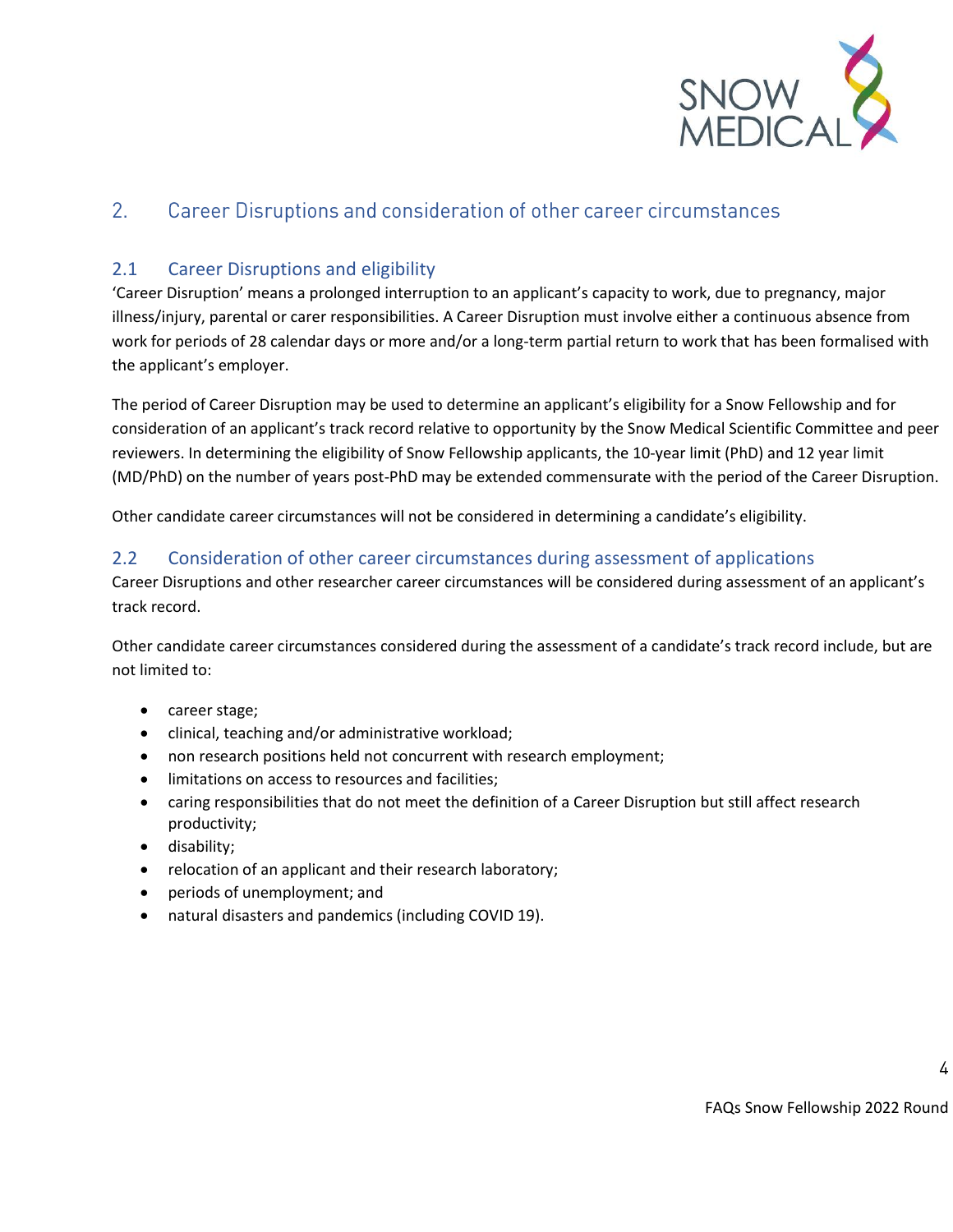

# <span id="page-4-0"></span>3. Research supported

#### <span id="page-4-1"></span>3.1 What type of research is supported by the Fellowship?

Applications are encouraged from researchers working in any areas of medicine, biology and biomedical disciplines including chemistry, physics, engineering and computing that are directly related to medicine. Research must be innovative, novel and have the potential to improve health.

#### <span id="page-4-2"></span>3.2 Are clinical trials supported?

No, research must have a focus on basic biological processes, disease mechanisms, diagnosis and new therapeutics or devices.

### <span id="page-4-3"></span>4. Funding for Snow Fellows

#### <span id="page-4-4"></span>4.1 How many Snow Fellowships will be awarded?

Up to two Snow Fellowships will be granted per application round.

#### <span id="page-4-5"></span>4.2 How much funding is available?

Snow Fellows may receive up to a maximum of \$1,000,000 per year in funding based on the assumption that the level of funding in the initial years of the grant will be lower than that required for years in which the research program has become established.

#### <span id="page-4-6"></span>4.3 What is the duration of the Snow Fellowship?

The duration of the Snow Fellowship is up to 8 years subject to a review conducted in the fourth/fifth year of funding.

#### <span id="page-4-7"></span>4.4 Will the individual researcher be paid the entire amount?

No, all awards are paid to the Host Organisation where the researcher holds their primary appointment. Host Organisations must enter into Snow Medical's standard form fellowship agreement which governs the grant award prior to award activation.

### <span id="page-4-8"></span>4.5 Can the Fellowship be transferred to another research institution if the recipient moves?

Transfers will be considered on a case-by-case basis and are subject to the approval of Snow Medical at its absolute discretion. As a minimum, the eligibility requirements must continue to be met at the new Host Organisation and the new Host Organisation must enter into a formal legal agreement with Snow Medical governing the grant.

#### <span id="page-4-9"></span>4.6 What will the Fellowship funds support?

Fellowship funds are available for the annual salary of the fellow and the research team, research project costs, a research technician or laboratory manager, equipment, consumables, travel for conferences and open access research publication costs. Snow Medical will allow you flexibility to spend research funds to best benefit your research. However, we will assess your budget to make sure it is appropriate. Please refer to the Funding Rules for budget items not supported.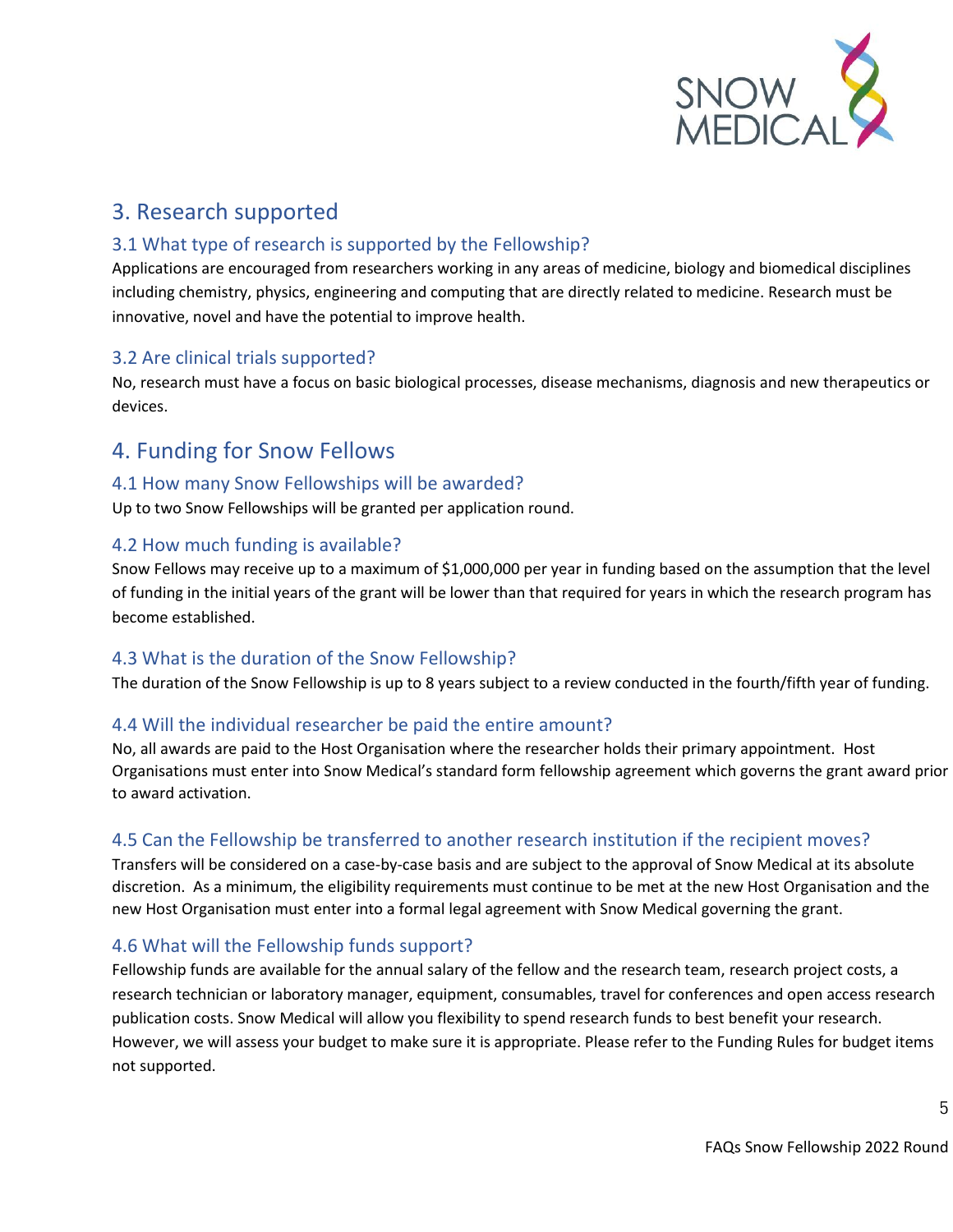

### <span id="page-5-0"></span>5. Application and review process

#### <span id="page-5-1"></span>5.1 What must my application include?

The Expression of Interest (EOI) application form is available via our online grants management system: Snow Medical [Grants.](https://grants.snowmedical.org.au/) Your Host Organisation's research office should certify and submit the completed EOI application form by 5 pm AEST on the date specified in 'Key Dates' in the Funding Rules as the date EOI applications close. Late applications will not be accepted.

The full application form will be made available application via our online grants management system[: Snow Medical](https://grants.snowmedical.org.au/)  [Grants](https://grants.snowmedical.org.au/) to candidates invited by Snow Medical to submit a full application. Your Host Organisation's research office should submit the completed full application form by 5 pm AEST on the date specified in 'Key Dates' in the Funding Rules as the date full applications close. Late applications will not be accepted.

#### <span id="page-5-2"></span>5.2 How does the review process work?

The Snow Medical Fellowship Program assessment consists of a three-stage process: Stage 1 (EOI), Stage 2 (Full Applications) and Stage 3 (Interviews of candidates and institutions).

EOI applications will be triaged by the Snow Medical team and assessed by the Snow Medical Scientific Review and Assessment Committee who will shortlist applicants. All successful and unsuccessful applicants will be notified on the date specified in 'Key Dates' in the Funding Rules. Full Applications are by invitation only.

At the full application stage, the Snow Medical Scientific Review and Assessment Committee, informed by an international peer review process, will shortlist applications for interview.

At the interview stage, the Snow Medical team will assess the Host Organisation environment and the Scientific Review and Assessment Committee will interview shortlisted candidates and recommend application(s) for funding to the Snow family and the Snow Medical board.

Refer to Key Dates outlined in the Funding Rules for more information.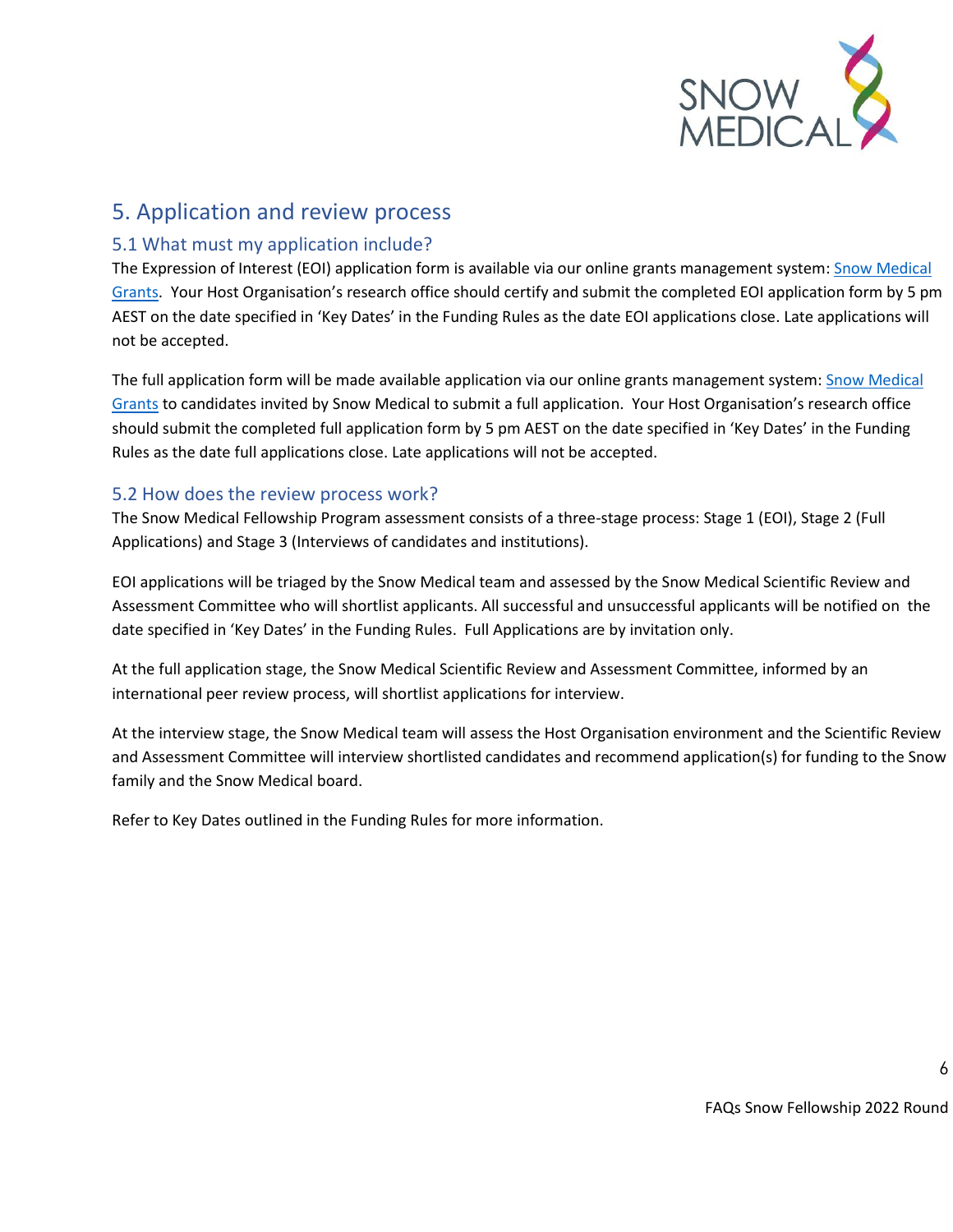

### <span id="page-6-0"></span>5.3 What are the assessment criteria for a full application?



**Research Track Record:** Quality and impact of research and publications to date, relative to career stage and taking into consideration any Career Disruptions and any other relevant career considerations in accordance with clause 2 of these FAQs. Quality of the research environments contributing to the candidate's training and experience.

#### **Research Proposal:**

Quality and feasibility of the proposed research program. Snow Medical seeks bold proposals only achievable through long-term (8 year) funding. The proposal should articulate the significance of the scientific area and a sound conceptual basis for the proposed scientific approach. Noting that the scientific merit of the proposal is critically assessed by international experts recognised in the field, the approach and techniques to be utilised in the research program must be appropriately justified and substantiated. The research and scientific approach should be novel and ambitious, yet scientifically plausible over an 8 year term. An element of measured risk relative to traditional funding programs is acceptable.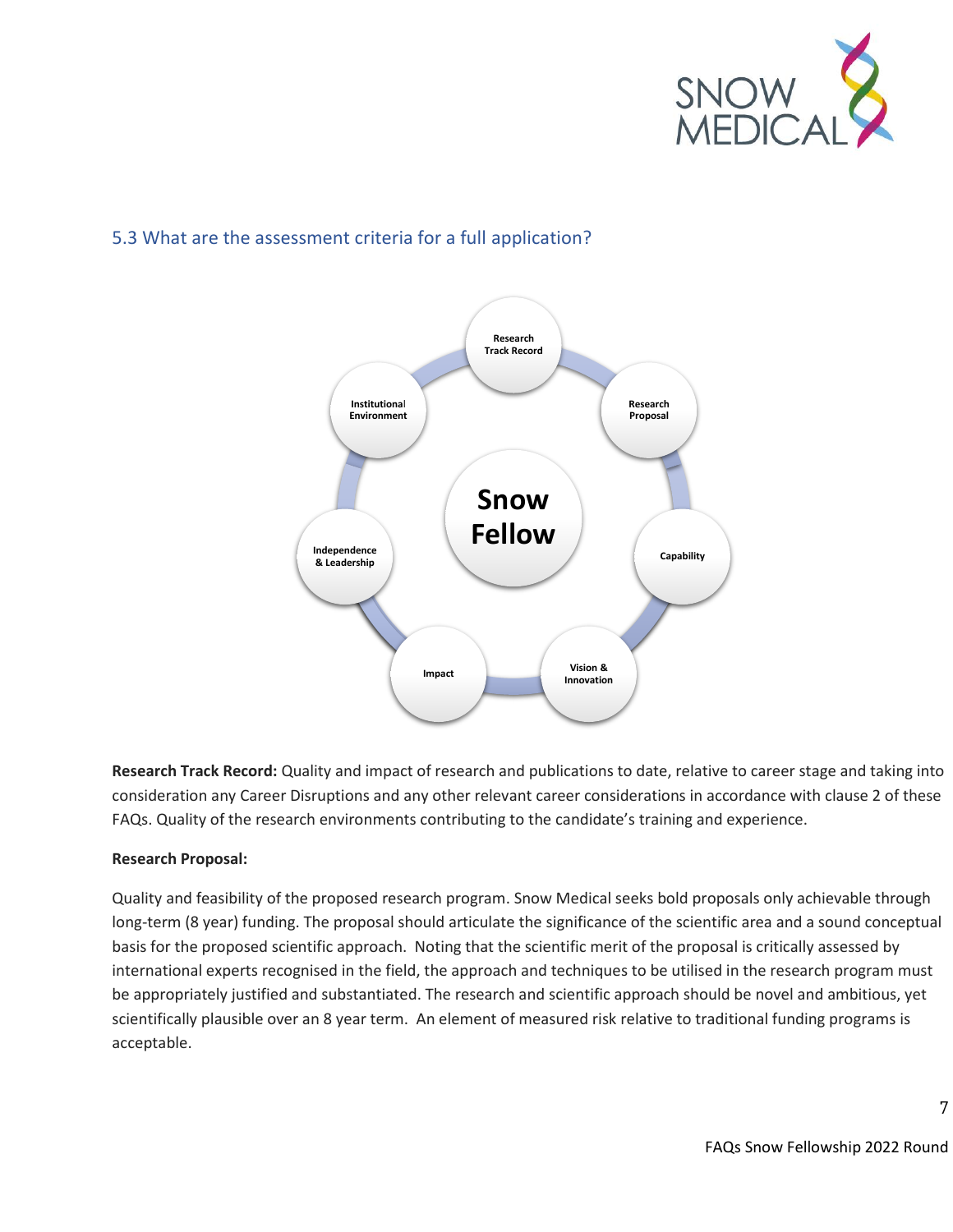

**Capability:** The appropriateness of the applicant and their team's scientific skills and expertise, and access to relevant personnel and collaborators to perform the research program must be evident.

**Vision and Innovation**: The application should clearly articulate the relevance of the research and contribution/s it will make to important new knowledge and discovery in biomedical research and beyond. Snow Medical seeks bold, well founded proposals that are clearly articulated and justified. There should be a clear differentiation in the research program from current concepts, approaches, methodologies, technologies or interventions.

**Impact:** Ability to articulate the vision and importance of the proposed research program, impact and path to impact on and beyond the specific field of research. The primary elements of the pathway to impact should be clearly defined as part of the research program.

**Independence and Leadership:** Evidence of emerging scientific independence, distinct from previous training environments. Evidence of broader leadership qualities, for example as a supervisor, manager, mentor, reviewer or other roles of responsibility, entrepreneur, communicator, or by involvement with industry or the broader community.

**Institutional Environment:** Evidence not only of outstanding research infrastructure and environment but also, importantly, the quality of professional and personal development support that will be provided to Fellows and teams to ensure development in leadership, management, integrity, equity, entrepreneurship, industry engagement and communication.

#### <span id="page-7-0"></span>5.4 Who is part of the Research Peer Review Panel?

The peer review panel members include distinguished international and Australian scientists and researchers selected by the Snow Medical team, and matched to individual application research areas

#### <span id="page-7-1"></span>5.5 May I obtain a list of the Research peer review panel members and can I suggest that my application is not reviewed by a specific individual?

We will not publicise the Research Peer Review panel members and will ensure that there are no conflicts of interest for reviewers assessing applications. Candidates may request that specific reviewers are not approached, with appropriate justification. However, Snow Medical reserves the right to approach reviewers at its discretion.

#### <span id="page-7-2"></span>5.6 Will I receive written feedback about my application?

Due to the high number of applications, we will not provide any written comments or feedback.

FAQs Snow Fellowship 2022 Round